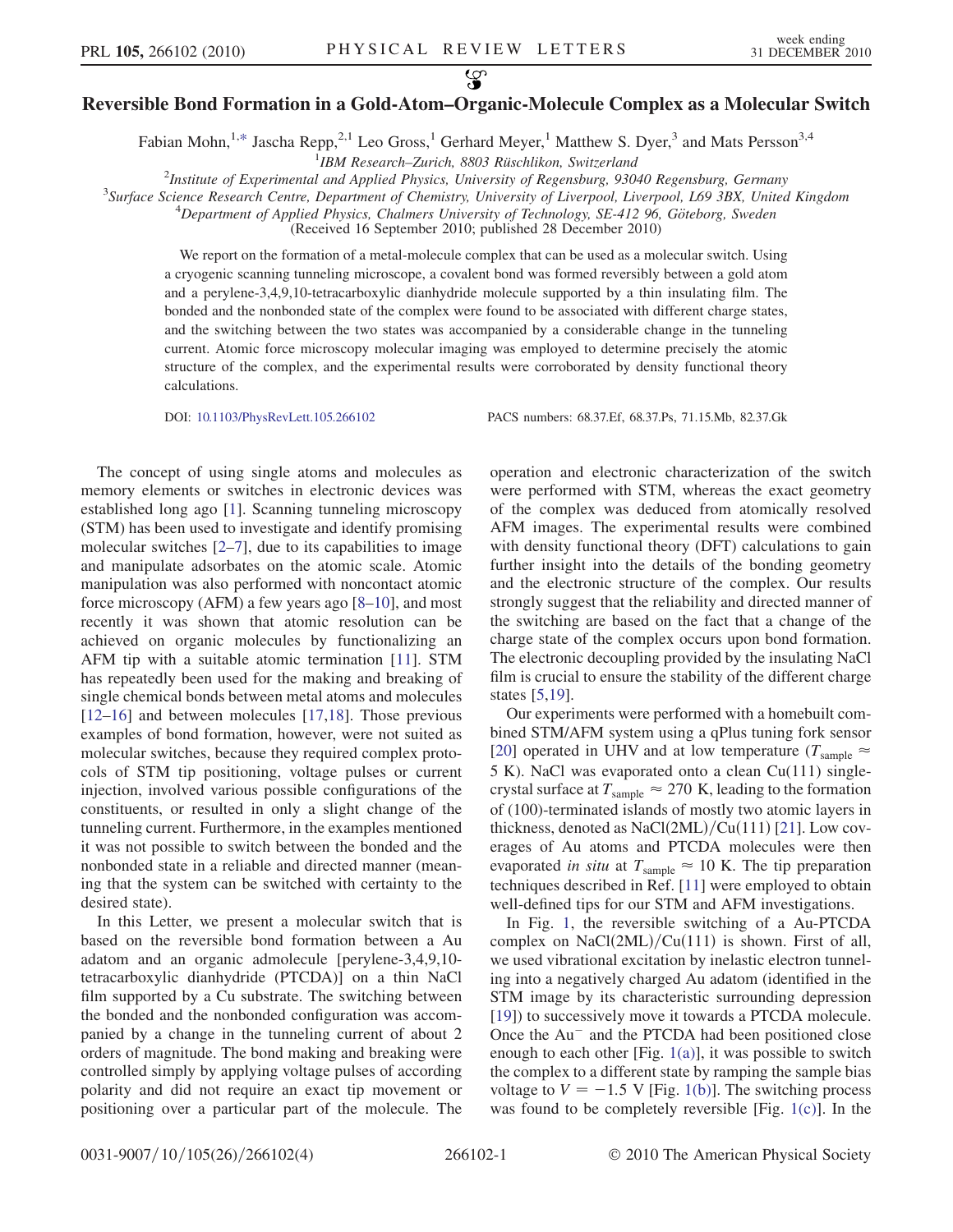<span id="page-1-0"></span>

<span id="page-1-1"></span>FIG. 1 (color online). Reversible switching of a Au-PTCDA complex. (a) Au<sup>-</sup> adatom in close proximity of a PTCDA admolecule. With the tip at the position indicated by the (red) circle, the bias voltage V was ramped to  $-1.5$  V. A sudden increase in the tunneling current I indicated a successful modification of the complex. (b) In the subsequent STM image, the adatom and the molecule no longer appear separated. By ramping the voltage to  $+1.5$  V, the complex was switched back to the initial state, as confirmed by the subsequent image (c). Imaging parameters:  $I = 5$  pA,  $V = 0.2$  V.

following, we will refer to the two different states of the complex in Fig.  $1(a)$  and  $1(b)$  as the nonbonded [Au-PTCDA(N)] and the bonded [Au-PTCDA(B)] configuration, respectively.

We studied the adsorption sites, charge states, and the electron and hole addition spectra of single PTCDA molecules and the two configurations of Au-PTCDA using STM imaging and spectroscopy. The adsorption sites were determined from STM images with atomically resolved substrate. We found that PTCDA adsorbs in two different geometries, with the long molecule axis oriented either along the polar  $\langle 011 \rangle$  or the nonpolar  $\langle 001 \rangle$  atomic rows of the NaCl(100) surface. In both cases the molecule is centered on a Cl site, in agreement with previous studies [\[22](#page-3-15)[,23\]](#page-3-16). The  $\langle 011 \rangle$  orientation was found to prevail, and all experimental and theoretical data presented in this Letter were obtained for this adsorption geometry.

The charge state of adsorbates on NaCl $(2ML)/Cu(111)$ is revealed by the scattering wave pattern of the substrate's interface state [\[19\]](#page-3-12). A single PTCDA molecule was found to scatter the interface electrons to a similar extent as a Au- adatom. Considering that the affinity energy of PTCDA ( $E_A \approx 4.6$  eV [\[24\]](#page-3-17)) is substantially greater than the work function of the substrate ( $\Phi \approx 3.9 \text{ eV}$  [[25\]](#page-3-18)), we propose that PTCDA becomes singly negatively charged upon adsorption. For Au-PTCDA(N), the sombrero-shaped appearance of the Au atom indicates that it is negatively charged. The observed scattering pattern around Au-PTCDA(N), however, cannot be reconciled with the assumption that only the Au atom is charged, indicating that the entire complex is doubly negatively charged. When we switched the complex, we observed a clear change in the scattering wave pattern, with Au-PTCDA(B) still exhibiting the characteristic scattering of a charged species. A comparison with scattering patterns of single Au<sup>-</sup> adatoms suggests that Au-PTCDA(B) is singly negatively charged [[26\]](#page-3-19).

The electronic structure of the different states of the complex was further investigated by  $dI/dV$  spectroscopy and STM imaging [\[27\]](#page-3-20). The  $dI/dV$  spectrum of a single

<span id="page-1-2"></span>

FIG. 2 (color online). Switching cycle of Au-PTCDA. The I-V curve was measured above the center of the complex and the voltage cycling is indicated by the arrows. Initially, the complex was in the bonded configuration. No peak was seen at positive bias before the switching to the nonbonded configuration occurred at  $V \approx 1.4$  V. For Au-PTCDA(N), on the other hand, the current at negative bias was suppressed. The insets show STM orbital images of PTCDA and the different states of Au-PTCDA, recorded at  $I = 5 \text{ pA}$  and  $V = +0.8 \text{ V}$  for PTCDA,  $V = +0.7$  V for Au-PTCDA(N), and  $V = -0.7$  V for Au-PTCDA(B).

PTCDA molecule on NaCl $(2ML)/Cu(111)$  has a distinct peak at  $V \approx 0.8$  V, which we attribute to electron tunneling from the tip into the singly occupied molecular orbital (SOMO) of PTCDA<sup>-</sup> [\[28\]](#page-3-21). The two configurations of Au-PTCDA exhibited distinctively different spectra, as can be seen from the I-V curve shown in Fig. [2.](#page-1-2) For Au-PTCDA (N), a high current was measured only for voltages above  $+0.6$  V, whereas for Au-PTCDA(B), a high current was measured below -0:6 V. The corresponding orbital images are shown in the insets of Fig. [2](#page-1-2), together with an image of the SOMO of a single PTCDA<sup>-</sup> admolecule [[30\]](#page-3-22). For Au-PTCDA(N), the image is simply given by the superposition of the image of the SOMO of PTCDA<sup>-</sup> and a circular protrusion at the position of the Au<sup>-</sup> adatom. For Au-PTCDA(B), on the other hand, the orbital was found to be strongly distorted with an additional diagonally oriented nodal plane, in agreement with DFT calculations [\[26\]](#page-3-19). This indicates a strong coupling between the electronic states of the molecule and the Au atom, which is characteristic of the formation of a covalent bond. Furthermore, it was found that there exist two equivalent mirrored configurations of Au-PTCDA(B) (lower insets in Fig. [2\)](#page-1-2). Note that the I-V curve in Fig. [2](#page-1-2) represents a complete switching cycle, demonstrating directed switching from the bonded to the nonbonded configuration and back. The switching was found to be highly reproducible; i.e., the complex could be switched back and forth several dozens of times, with only minor variations  $(< 0.1$  V) in the switching voltage.

To determine the atomic structure of the different configurations of Au-PTCDA, we used atomically resolved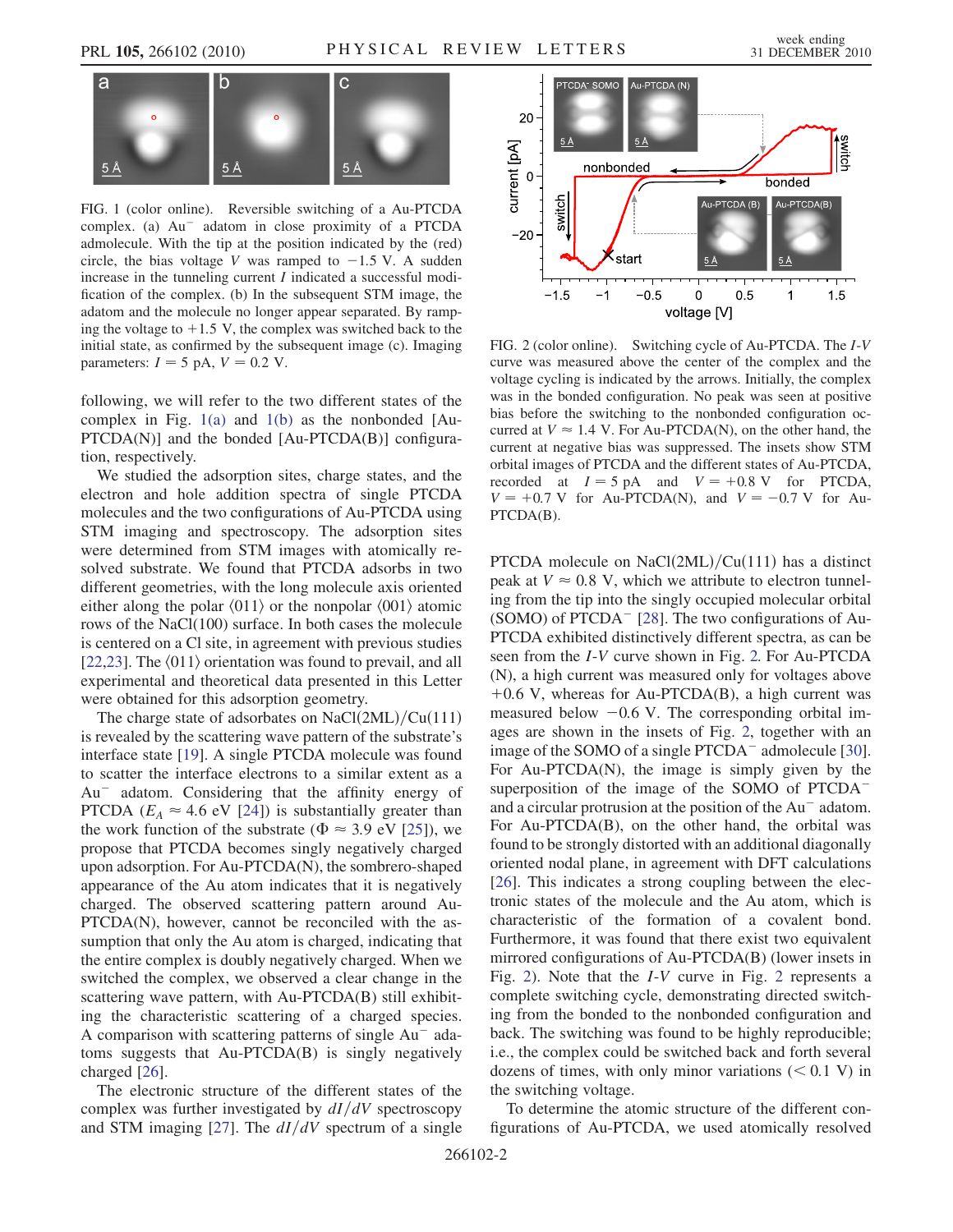<span id="page-2-1"></span>

<span id="page-2-0"></span>FIG. 3 (color online). Bonding geometry of Au-PTCDA. (a)– (c) STM images of Au-PTCDA in the nonbonded [(a)] and the bonded  $[(b),(c)]$  configuration (imaging parameters:  $I = 3$  pA,  $V = 0.2$  V). The tip had been terminated with a CO molecule. (d)–(f ) Corresponding constant-height AFM images (imaging parameters: amplitude  $A = 0.4$  Å, frequency  $f = 23$ , 165 Hz and distance with respect to the STM set point above the substrate between  $+0.\overline{8}$  Å and  $+1.0$  Å). (g)–(j) DFT-calculated geometries of the complex in the nonbonded  $[(g),(h)]$  and the bonded  $[(i), (j)]$  state. The unit cell used for the calculations is indicated in (g) and (i), and the different atomic species are colored in gray (C), red (O), white (H), green (Cl), blue (Na), orange (Cu), and yellow (Au) in the online color version.

AFM molecular imaging [\[11\]](#page-3-6). The images were acquired at constant height with a CO-terminated tip, which yielded enhanced resolution also in topographical STM imaging [Figs.  $3(a)-3(c)$ ]. In the corresponding AFM images [Figs.  $3(d)-3(f)$ ], the perylene core of the PTCDA is clearly resolved, in contrast to the STM images. For Au-PTCDA(N), the AFM image shows that the molecule and the adatom are clearly separated, with the distance between the Au atom and the center of the central carbon ring of the PTCDA being close to twice the Cl-Cl distance in the topmost NaCl layer. After switching to Au-PTCDA(B), in both the STM and the AFM images we observe that, while the PTCDA basically maintains its position, the Au atom no longer appears separated from the molecule. In the AFM images of Au-PTCDA(B), the brightness of the lower part of the atom-molecule complex is enhanced, which corresponds to a stronger Pauli repulsive force and indicates that this region of the molecule is closer to the tip [\[11\]](#page-3-6). A distinct maximum of the repulsive interaction is observed above one of the two inner C sites at the lower edge of the molecule, and the two mirrored configurations can be clearly distinguished.

To gain more detailed insight into the nature of the switchable atom-molecule complex, we have carried out periodic DFT calculations, using the projector augmented wave method [[31](#page-3-23)] as implemented in the plane-wave-based VASP code [[32\]](#page-3-24). Exchange-correlation effects were described by the generalized gradient approximation [[33\]](#page-3-25). As the (100)-terminated NaCl bilayer is incommensurate with the Cu(111) surface, we carried out calculations for the closely related system NaCl $(2ML)/Cu(100)$ , for which the NaCl bilayer lattice is in good match with the  $Cu(100)$ surface lattice [\[34\]](#page-3-26). The metal support was modeled by a four-layer slab of Cu atoms, the vacuum region was about 17.5 Å in height, and the surface unit cell is shown in Fig. [3.](#page-2-1) The full structural optimization of all the ion cores except the two bottom layers of the Cu slab was carried out using a plane wave cutoff of 400 eV on a  $2 \times 2 \times 1$  k-point grid, until the forces acting on the ion cores were smaller than  $0.03 \text{ eV/A}.$ 

The calculated atomic structures of the complex in the different configurations [Figs.  $3(g)-3(j)$  $3(g)-3(j)$ ] corroborate the conclusions drawn from the atomically resolved AFM images. The PTCDA was found to be centered on a Cl ion, with the oxygen end groups bent towards the substrate (this might explain why these atoms are not visible in the AFM images), similar to the situation on metal surfaces [\[35\]](#page-3-27). A stable configuration was found with the Au atom adsorbed on top of a  $Cl^-$  ion two atom rows away from the adsorbed PTCDA molecule, which corresponds to the observed nonbonded configuration. Bringing the Au atom closer to the molecule, we found two equivalent configurations with the atom bonded to the adsorbed PTCDA molecule. The Au atom is one Cl site closer to the molecule than in Au-PTCDA(N) and bonds to a  $Cl^-$  ion and a C atom by tilting the H atom away from the molecular plane, indicating an  $sp^2$  to  $sp^3$  rehybridization [\[13\]](#page-3-28). This tilting is consistent with the enhanced brightness observed above one of the C sites at the lower edge of the molecule in Figs.  $3(e)$  and  $3(f)$ .

A more detailed account of the charge states and the bonding is given by the calculated partial densities of states (DOS) of the s and  $p_z$  partial waves around the Au atom and all the C atoms of the Au-PTCDA complex, respectively, see Fig. [4.](#page-3-29) For Au-PTCDA(N), the partial DOS of the s and  $p<sub>z</sub>$  partial waves are essentially the same as for the single Au adatom and the single PTCDA admolecule. This shows that no covalent bond is formed between the two species. Upon adsorption, the lowest unoccupied molecular orbital of the PTCDA molecule, being of  $\pi$  character, becomes a SOMO partially occupied by one electron and the 6s state of the Au atom becomes fully occupied. This result confirms the assumption that Au-PTCDA(N) is doubly charged. In contrast, the partial DOS for Au-PTCDA(B) indicates the formation of a covalent bond arising from the strong mixing of the Au 6s state with the  $\pi$  orbitals of the PTCDA admolecule. In this case, there are no partially occupied orbitals and the calculations show that Au-PTCDA(B) is occupied with one electron less than Au-PTCDA(N), which confirms that Au-PTCDA(B) is singly charged.